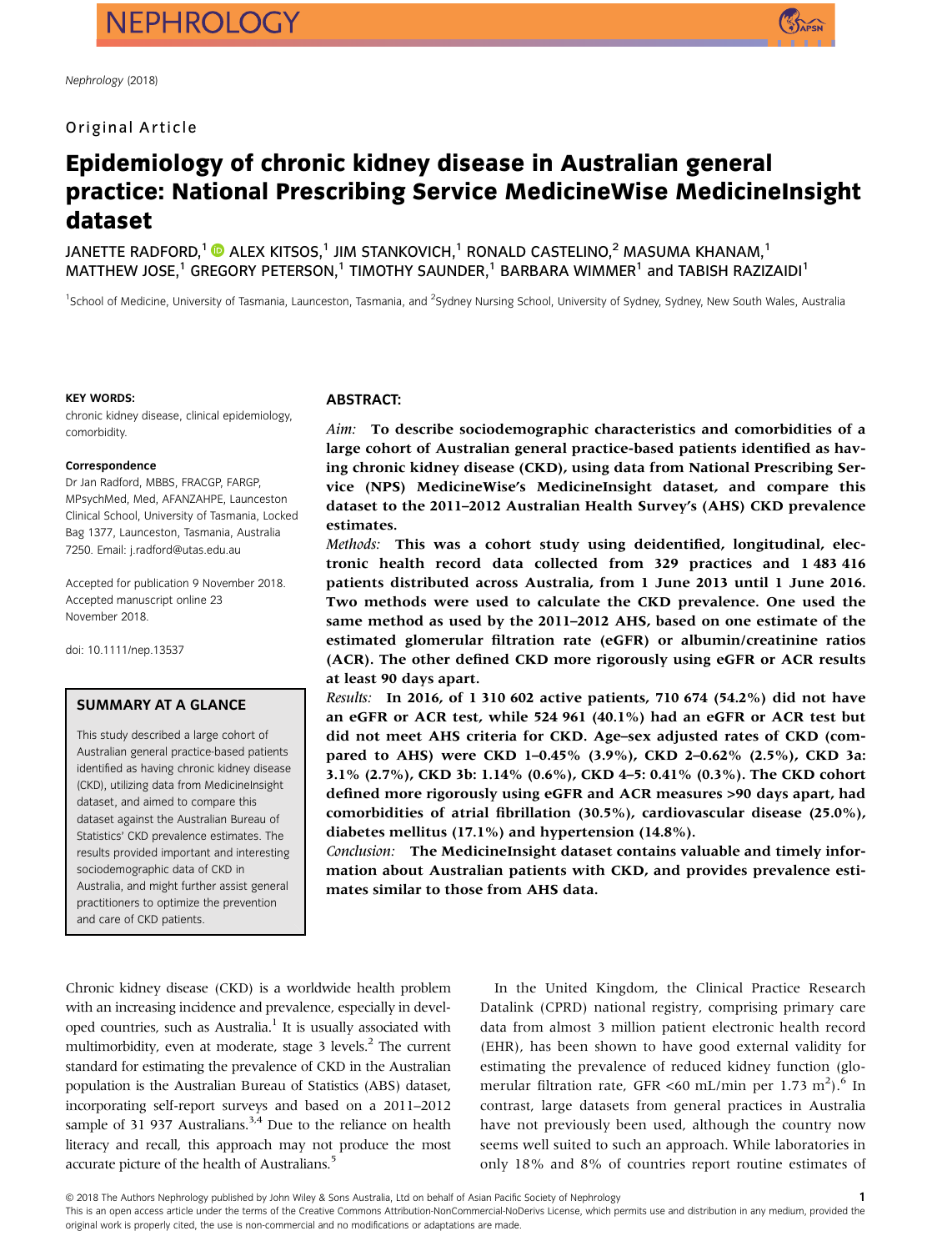and proteinuria measures, respectively, $7$  to assist in the recognition of CKD, Australian general practitioner (GP) have had access to routine GFR estimates for 10 years.<sup>8</sup> On average, 85% of Australians visit their general practitioner at least once in a year.<sup>9</sup> The details of these visits will typically be recorded electronically; by 2014 Australian GP were using EHR 98% of the time for prescribing and 70% reported a paperless office.<sup>9</sup> Paper-based GP recording of consultation details, using relatively small patient populations, has been previously used to extrapolate the prevalence of chronic conditions and multi-morbidity.<sup>10</sup> While the collection of cross-sectional de-identified data from Australian general practice EHR has been described, most studies to date have also used relatively small populations or been limited geographically.<sup>11</sup>

The National Prescribing Service (NPS) MedicineWise MedicineInsight dataset is the largest and most representative general practice/primary care clinical dataset yet developed in Australia<sup>12,13</sup>; it currently has over 650 recruited general practices, providing a database of over 3.6 million records of Australian patients. Since 2013, general practices and GP across Australia have been able to contribute their data. The dataset includes information from codable and free-text fields within an EHR, such as medication prescribed and vaccines given, biometrics, investigations ordered and conditions managed for each patient. Updating the data every 2–4 weeks provides a longitudinal picture for each person in the database $^{13}$ .

This study aimed to describe a large cohort of Australian general practice-based patients identified as having CKD, utilizing data from NPS MedicineWise's MedicineInsight dataset, and to compare this dataset against the ABS's CKD prevalence estimates.<sup>4</sup> The MedicineInsight dataset was also used to describe associated sociodemographic characteristics and comorbidities for Australians with CKD.

# METHODS

The NPS MedicineWise's MedicineInsight data has been described elsewhere.<sup>12</sup> This dataset was collected from 329 participating practices representing 1 483 416 active patients from 1st June 2013 until 30th June 2016. Active patients are defined as those visiting the general practice at least three times over the previous 2 years. $14$  We used two methods to calculate the prevalence of CKD in our population. In the first method, data collected from 01 January 2013 to 01 June 2016 was used to identify patients ≥18 years of age with probable CKD stages  $1-5$ .<sup>15</sup> All staging was based on estimated glomerular filtration rate (eGFR) and/or urinary albumin-to-creatinine ratio (ACR) results, as per the ABS's CKD criteria.4 CKD stage 1 classification depended on the presence an eGFR ≥90 mL/min per 1.73 m<sup>2</sup> and albuminuria of ≥2.5 for males or ≥3.5 for females (urine ACR mg/mmol). CKD stage 2 resulted from an eGFR of 60–89 mL/min per  $1.73 \text{ m}^2$  and the same ACR finding. CKD stage 3a

classification depended on finding an eGFR of 45–59 mL/min per 1.73 m<sup>2</sup>, with CKD stage 3b on finding an eGFR of 30–44 mL/min per  $1.73 \text{ m}^2$ . CKD stages 4–5 depended on an eGFR of <30 mL/min per 1.73 m<sup>2</sup>. We used each patient's first eGFR and first ACR in each calendar year to determine their stage of CKD, as per the Australian Health Survey (AHS).3 Patients were only included in the dataset by the 30th of June in the nominated year if they had a general practice encounter or a pathology result within the previous year.

In the second method, CKD status was determined by two eGFR results <60 mL/min per  $1.73 \text{ m}^2$  at least 90 days apart, and/or presence of albuminuria for >90 days of  $\geq$ 3.5 mg/mmol for females, and  $\geq$ 2.5 mg/mmol for males. We have labelled this cohort as 'Two eGFRs or ACRs CKD'. This method matches that recommended for the diagnosis of CKD in Australian general practice.16

Both CKD cohorts were determined using pre-calculated eGFR measurement results routinely sent to general practices as part of a pathology dataset. The modification of diet in renal disease (MDRD) equation had been used to calculate the eGFR in 85% of the pre-calculated eGFR results, while the remainder were based on the chronic kidney disease epidemiology collaboration (CKD-Epi) equation. To standardize the mix of MDRD and CKD-EPI calculations of raw data eGFR, all eGFR were recalculated using the CKD-EPI (2009) formula.<sup>17</sup> As data had been obtained in 5 years age groups from NPS MedicineWise MedicineInsight, the patient's age at the time of testing was calculated as the median age of their respective 5 years group minus the number of days prior to the end of the study period that the test results were provided. ACR measurements were a stand-alone pathology request.

The diagnoses of anxiety disorder, atrial fibrillation (AF), cardiovascular disease (CVD), CKD, diabetes mellitus (diabetes) and hypertension (HT) were recorded based on 'condition flags' provided by NPS MedicineWise MedicineInsight. Condition flags are devised using algorithms that analyse coded and free-text information in the fields of either 'encounter\_reason', 'prescription\_reason', or 'diagnosis\_reason', 18,19.

## Statistical analysis

All data cleaning, data manipulation and statistical analysis were completed using the statistical and graphical computing language of R ([https://www.R-project.org/\)](https://www.r-project.org/). Pearson's  $\chi^2$ test of independence was used to determine differences in proportions between the CKD cohort and all active patients in the dataset.

Age–sex adjustment of raw prevalence rates, and their 95% confidence intervals (CI), were completed using the 'Age-standardization – direct method' described by Boyle and Martin.<sup>20</sup> Potential clustering by practice was not accounted for in the calculation of the 95% CI. The reference population for age–sex standardization was from the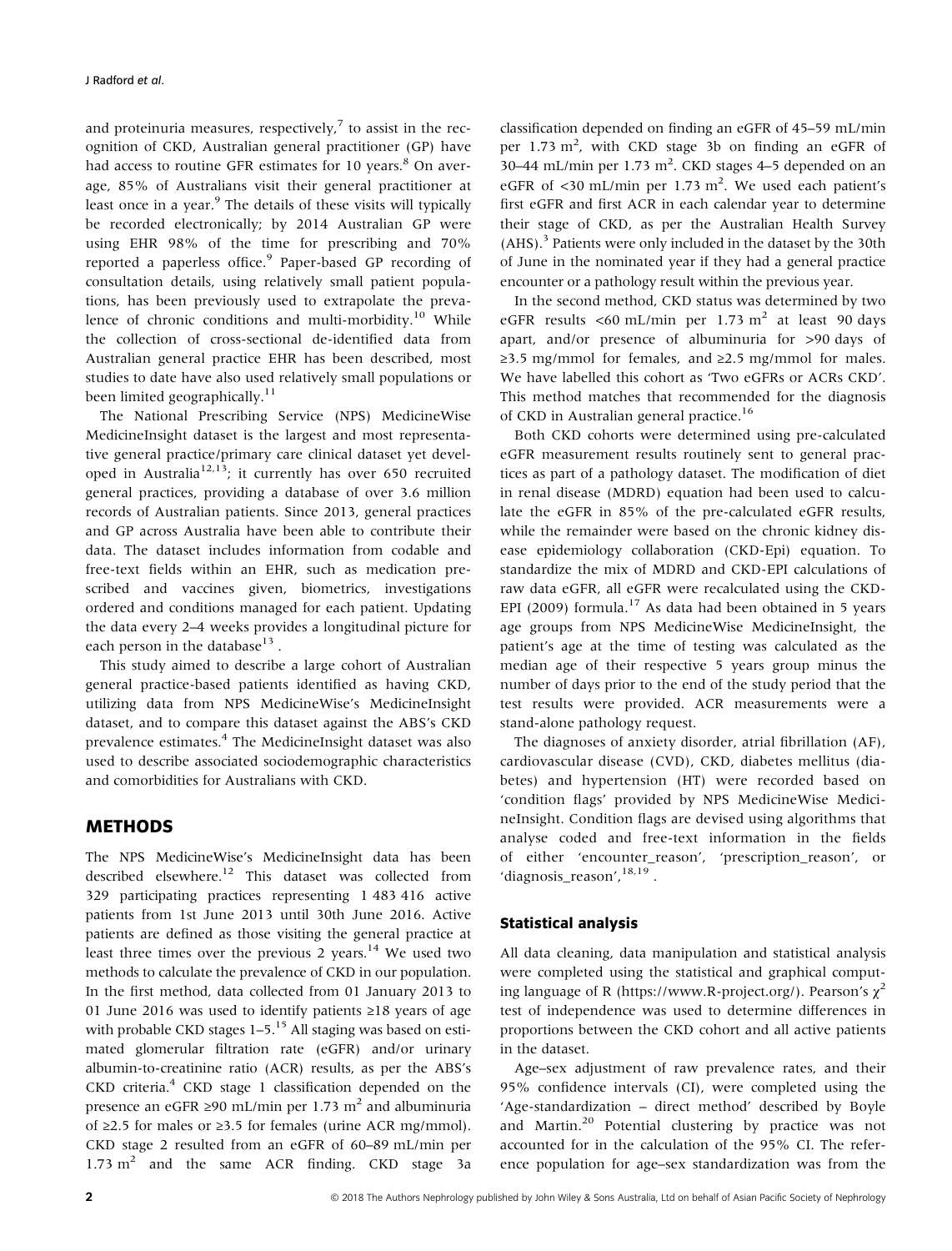Australian Demographic Statistics (June 2016) report from the Australian Bureau of Statistics.<sup>21</sup>

Rurality was based on Australian Bureau of Statistics' (ABS) Australian Statistical Geography Standard (ASGS) remoteness areas.<sup>22</sup> Socio-economic index was also based on patient postcode, using the socio-economic indexes for area (SEIFA) of relative socio-economic advantage and disadvantage decile. SEIFA is ranked from 1 (most disadvantaged area) to 10 (most advantaged)<sup>23</sup>.

# RESULTS

The number of active patients varied over the three annual periods from 1 041 529 to 1 310 602, reflecting the increasing enrolment of general practices in the NPS MedicineWise MedicineInsight program over that period. As noted in Table 1, while the number of patients in the dataset grew each year from 2014 to 2016 the percentage of patients not tested with either a measure of eGFR or ACR, those who were tested but did not meet AHS criteria for CKD, and those who met criteria for CKD 1–5 remained relatively stable.

Table 2 describes the unadjusted prevalence of CKD for adult males and females, in 10 years age groupings in the year from 02 June 2015 to 01 June 2016. This year was the latest in the dataset. In Table 1, three annual time-periods from June 2nd to June 1st each year (2014–2016) were used to compare the age- and sex-adjusted prevalence for each CKD stage with the figures obtained from the AHS in  $2011-2012$ <sup>3</sup> Figure 1 demonstrates the selection process leading to the more rigorous definition of CKD.<sup>16</sup> Of 1 483 416 active patients, 524 430 (35%) did not have an eGFR or ACR measurement in the study period. Of the

958 986 patients with at least one eGFR or ACR, 893 682 (93% of those tested) did not have an eGFR  $\lt 60$  mL/min per  $1.73 \text{ m}^2$ , or an abnormal ACR. Of the 113 517 with results potentially classifying them as having CKD 3–5, only 61 102 (54%) had 2 measures at least 90 days apart on which to base a more accurate diagnosis of CKD 3–5.

Table 3 presents MedicineInsight data collected in the period 02 June 2015 until 01 June 2016 (denoted as 2016). Socio-demographic characteristics, smoking status and comorbidities of are presented as rows. As columns are: all 2016 MedicineInsight patients, described as current, who had either a general practice encounter, or any pathology result entered into their EHR during the time period; 'Two eGFRs and/or 2ACRs CKD' cohort as a percentage of all 2016 patients; patients who have ever had an eGFR as a percentage of all 2016 patients; patients who had an eGFR of  $\leq 60$  mL/min per 1.73 m<sup>2</sup> as a percentage of all 2016 patients; and patients who had an eGFR <60 mL/min per 1.73  $m<sup>2</sup>$  as a percentage of those who had an eGFR in 2016. Each group with eGFR measures were then age- and sexadjusted against ABS data.

Figure 2 is a Venn diagram illustrating the mix of comorbidities in patients from the 'Two eGFRs and/or 2 ACRs CKD' cohort.

## **DISCUSSION**

The NPS MedicineWise MedicineInsight database provides a new tool for measuring the prevalence of CKD in the Australian population. Because the data is longitudinal with multiple pathology results per patient, it is possible to be more rigorous in defining a cohort of patients with CKD based on the requirement to more properly define CKD as having

Table 1 Comparison of yearly MedicineInsight data to Australian Health Study age and sex-adjusted results by the Australian Bureau of Statistics.

|                                          |                 | $2014^{\dagger}$                                         |                 | $2015^{\dagger}$               |                 | $2016^{\dagger}$               | Australian<br>Health<br>Study<br>Data |
|------------------------------------------|-----------------|----------------------------------------------------------|-----------------|--------------------------------|-----------------|--------------------------------|---------------------------------------|
|                                          | n(x)            | Age-sex adjusted %<br>(95% confidence<br>intervals (CI)) | n(x)            | Age-sex adjusted %<br>(95% CI) | $n(\%)$         | Age-sex adjusted %<br>(95% CI) | Age-sex<br>adjusted<br>by ABS‡        |
| No Indicators <sup>§</sup>               | 394 961 (37.9%) | 35.65% (34.62-36.69)                                     | 502 554 (38.5%) | 37.18% (36.14-38.22)           | 524 961 (40.1%) | 38.83% (37.77-39.88)           | 81.6%                                 |
| Stage 1                                  | 3802 (0.4%)     | $0.35\%$ (0.22-0.48)                                     | 5430 (0.4%)     | $0.41\%$ (0.27-0.55)           | 5876 (0.4%)     | $0.45\%$ (0.30-0.59)           | 3.9%                                  |
| Stage 2                                  | 5708 (0.5%)     | $0.47\%$ (0.33-0.61)                                     | 6982 (0.5%)     | $0.49\%$ (0.35-0.64)           | 8145 (0.6%)     | $0.58\%$ (0.42-0.74)           | 2.5%                                  |
| Stage 3a                                 | 33 015 (3.2%)   | $2.57\%$ (2.27-2.87)                                     | 37 362 (2.9%)   | 2.57% (2.25-2.88)              | 40 666 (3.1%)   | 2.79% (2.46-3.11)              | 2.7%                                  |
| Stage 3b                                 | 10 938 (1.1%)   | $0.84\%$ (0.67-1.02)                                     | 13 482 (1.0%)   | $0.92\%$ (0.73-1.11)           | 14 941 (1.1)    | 1.02% (0.82-1.22)              | 0.6%                                  |
| Stages 4-5                               | 3297 (0.3%)     | $0.26\%$ (0.16-0.36)                                     | 4555 (0.3%)     | $0.32\%$ (0.20-0.43)           | 5339 (0.4%)     | $0.37\%$ (0.24-0.49)           | 0.3%                                  |
| Not tested <sup>'ll</sup>                | 589 808 (56.6%) | 59.85% (58.81-60.89)                                     | 736 105 (56.3%) | 58.11% (57.07-59.14)           | 710 674 (54.2%) | 55.97% (54.93-57.02)           | 8.4%                                  |
| Active during<br>this year <sup>††</sup> | 1 041 529       |                                                          | 306 470         |                                | 1 310 602       |                                |                                       |

thear is from June 2nd to June 1st the following year<sup>1</sup>. <sup>‡</sup>Percentages are based on the Australian Health Study/Australian Bureau of Statistics definition of chronic kidney disease . <sup>§</sup>Had an estimated glomerular filtration rate and or albumin/creatinine ratios, but did not meet Australian Health Study/Australian Bureau of Statistics definition for chronic kidney disease . <sup>II</sup>Did not have a recorded albumin/creatinine ratios or estimated glomerular filtration rate in year. ††Patients were included in this analysis if they had a GP encounter or pathology measurement within that year.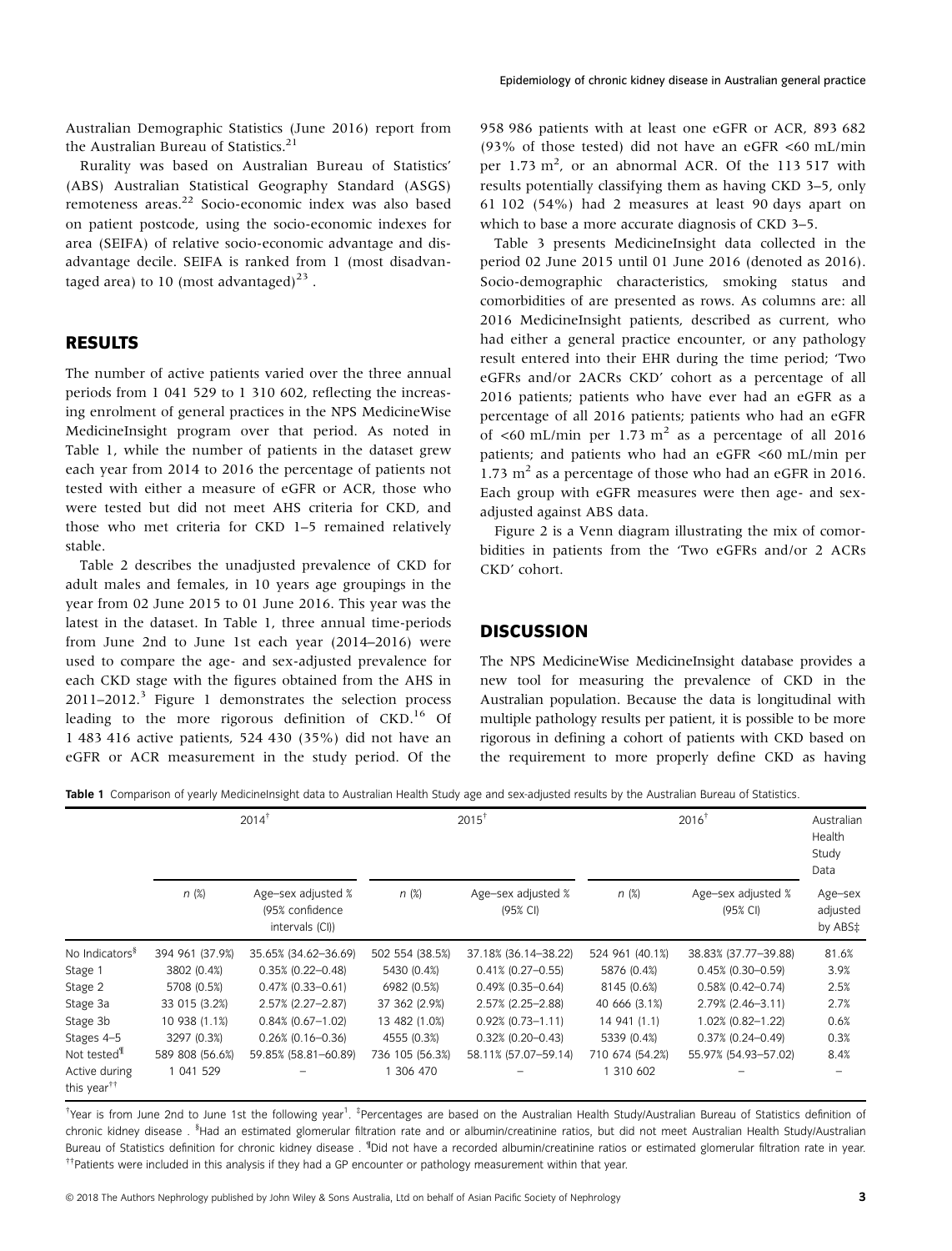| Age-group | MedicineInsight |        |              | Two eGFRs and/or<br>ACRs CKD cohort    | Encounter<br>in 2016 |                        |                               | Australian Health Study CKD Stages based on 2016 Encounter Data |                 |
|-----------|-----------------|--------|--------------|----------------------------------------|----------------------|------------------------|-------------------------------|-----------------------------------------------------------------|-----------------|
| Females   | n               | $\%$   | $\mathsf{n}$ | % of<br>medicine<br>Insight<br>Dataset | n                    | Stage 3a n $(\%)^{\#}$ | Stage 3b $n$ (%) <sup>#</sup> | Stage 4-5 $n$ (%) $\dagger$                                     | Totaln $(\%)$ † |
| $20 - 29$ | 150 334         | 17.73% | 34           | 0.02%                                  | 127 038              | 27 (0.02%)             | 9(0.01%)                      | 11 (0.01%)                                                      | 47 (0.04%)      |
| $30 - 39$ | 166 953         | 19.69% | 114          | 0.07%                                  | 144 268              | 117 (0.08%)            | 23 (0.02%)                    | 30 (0.02%)                                                      | 170 (0.12%)     |
| $40 - 49$ | 152 374         | 17.97% | 359          | 0.24%                                  | 135 390              | 386 (0.29%)            | 63 (0.05%)                    | 63 (0.05%)                                                      | 512 (0.38%)     |
| $50 - 59$ | 140 668         | 16.59% | 1291         | 0.92%                                  | 127 233              | 1222 (0.96%)           | 217 (0.17%)                   | 151 (0.12%)                                                     | 1590 (1.25%)    |
| $60 - 69$ | 116 604         | 13.75% | 4463         | 3.83%                                  | 107 376              | 3877 (3.61%)           | 726 (0.68%)                   | 293 (0.27%)                                                     | 4896 (4.56%)    |
| $70 - 79$ | 71 472          | 8.43%  | 10 548       | 14.76%                                 | 67 061               | 7475 (11.15%)          | 2235 (3.33%)                  | 658 (0.98%)                                                     | 10 368 (15.46%) |
| $80 - 89$ | 39 084          | 4.61%  | 12 785       | 32.71%                                 | 36 372               | 7082 (19.47%)          | 3706 (10.19%)                 | 1071 (2.94%)                                                    | 11 859 (32.60%) |
| $90+$     | 10 542          | 1.24%  | 4351         | 41.27%                                 | 9377                 | 1804 (19.24%)          | 1344 (14.33%)                 | 494 (5.27%)                                                     | 3642 (38.84%)   |
| Total     | 848 031         | 100%   | 33 945       | 4.00%                                  | 754 115              | 21 990 (2.92%)         | 8323 (1.10%)                  | 2771 (0.37%)                                                    | 33 084 (4.39%)  |
| Males     |                 |        |              |                                        |                      |                        |                               |                                                                 |                 |
| $20 - 29$ | 93 259          | 14.71% | 42           | 0.05%                                  | 76 025               | 46 (0.06%)             | 13 (0.02%)                    | 14 (0.02%)                                                      | 73 (0.10%)      |
| $30 - 39$ | 114 061         | 17.99% | 117          | 0.10%                                  | 95 280               | 78 (0.08%)             | 31 (0.03%)                    | 43 (0.05%)                                                      | 152 (0.16%)     |
| $40 - 49$ | 116 040         | 18.30% | 370          | 0.32%                                  | 100 486              | 338 (0.34%)            | 64 (0.06%)                    | 100 (0.10%)                                                     | 502 (0.50%)     |
| $50 - 59$ | 113 395         | 17.88% | 1274         | 1.12%                                  | 101 292              | 1232 (1.22%)           | 248 (0.24%)                   | 180 (0.18%)                                                     | 1660 (1.64%)    |
| $60 - 69$ | 101 602         | 16.02% | 4575         | 4.50%                                  | 93 247               | 3926 (4.21%)           | 880 (0.94%)                   | 350 (0.38%)                                                     | 5156 (5.53%)    |
| $70 - 79$ | 62 713          | 9.89%  | 9551         | 15.23%                                 | 58 606               | 6889 (11.75%)          | 2084 (3.56%)                  | 712 (1.21%)                                                     | 9685 (16.53%)   |
| $80 - 89$ | 28 110          | 4.43%  | 9136         | 32.50%                                 | 26 129               | 5275 (20.19%)          | 2586 (9.90%)                  | 892 (3.41%)                                                     | 8753 (33.50%)   |
| $90+$     | 4844            | 0.76%  | 2087         | 43.08%                                 | 4331                 | 892 (20.60%)           | 712 (16.44%)                  | 277 (6.40%)                                                     | 1881 (43.43%)   |
| Total     | 634 024         | 100%   | 27 152       | 4.28%                                  | 555 396              | 18 676 (3.36%)         | 6618 (1.19%)                  | 2568 (0.46%)                                                    | 27 862 (5.02%)  |

Table 2 Prevalence of patients in 'two eGFRs and/or ACRs CKD' cohort by gender and age-group

† Number of patients meeting Australian Health Study criteria. Percentage of patients with a General Practitioner encounter or pathology result in 2016. ACR, albumin/creatinine ratios; CKD, chronic kidney disease; eGFR, estimated glomerular filtration rate.

eGFR that remain at or below cut-off points over a period of 90 days or more.<sup>16</sup> The resultant large cohort is then useful to view as a more specific group with which to investigate factors leading to disease stability or progression. This could form an important CKD research tool and offers the same benefits as a registry but across earlier stages of CKD.<sup>24</sup>

The age- and sex-adjusted prevalence rates with the MedicineInsight dataset compare favourably with AHS figures for CKD stages 3a to 4–5, while figures for CKD 1–2 show a lower prevalence compared to AHS data.<sup>3</sup> This is likely to reflect the reasons for ordering pathology tests in general practice. Patients who may be diagnosable as CKD 1–2 may be comparatively well, presenting less often to their GP and having fewer reasons to have an eGFR and/or ACR ordered, while those with, for example, cardiovascular disease and diabetes are likely to have their renal function monitored regularly as part of overall management.<sup>16</sup>

The MedicineInsight dataset showed a higher prevalence of CKD in Aboriginal and Torres Strait Islander (ATSI) populations (5.51%) than non-ATSI populations (4.22%). There was also a clear correlation between CKD prevalence and areas of socio-economic disadvantage, with prevalence increasing from 3.54% in the most advantaged quintile to 4.63% in the most disadvantaged quintile. These findings are consistent with patterns of CKD prevalence reported in the  $A$ HS.<sup>1</sup>

The AHS dataset has limitations, noting that the current sample is dated - have been collected in 2011–2012, and is

based on a relatively small sample, with the data based on 10 391 of 27 636 Australians over the age of 12 years submitting to one estimate of their eGFR, and 11 267 of 30 329 over the age of 5 years submitting a urine sample for an ACR.<sup>3</sup> Although the AHS results were then weighted against population benchmarks chosen to reduce random and systematic errors, the judicious use of the NPS MedicineWise MedicineInsight dataset could form a very useful adjunct noting the benefits of being drawn from a large, well-distributed population of Australians, its timeliness and associated extra data such as comorbidity prevalence.

The finding that 88% of patients in the 'current' cohort had a GP encounter or pathology result during the period 02 June 2015 until 01 June 2016 (denoted as 2016) fits well with estimates that, on average, 85% of Australians visit their GP annually.<sup>9</sup> The higher percentage of patients with flagged conditions within the 'current' 2016 cohort reflects the expected higher engagement rates of these patients with their general practice. Hence, over a year 95.2% of patients with AF, 92.1% with anxiety disorder, 94.9% with CVD, 94.7% with diabetes, 94.9% with HT and 97.1% with CKD saw their GP or had recorded in their EHR a pathology result.

Age- and sex-adjusted MedicineInsight data suggests 40–45% of Australian patients had an eGFR estimate in 2016. We do not know why these tests were undertaken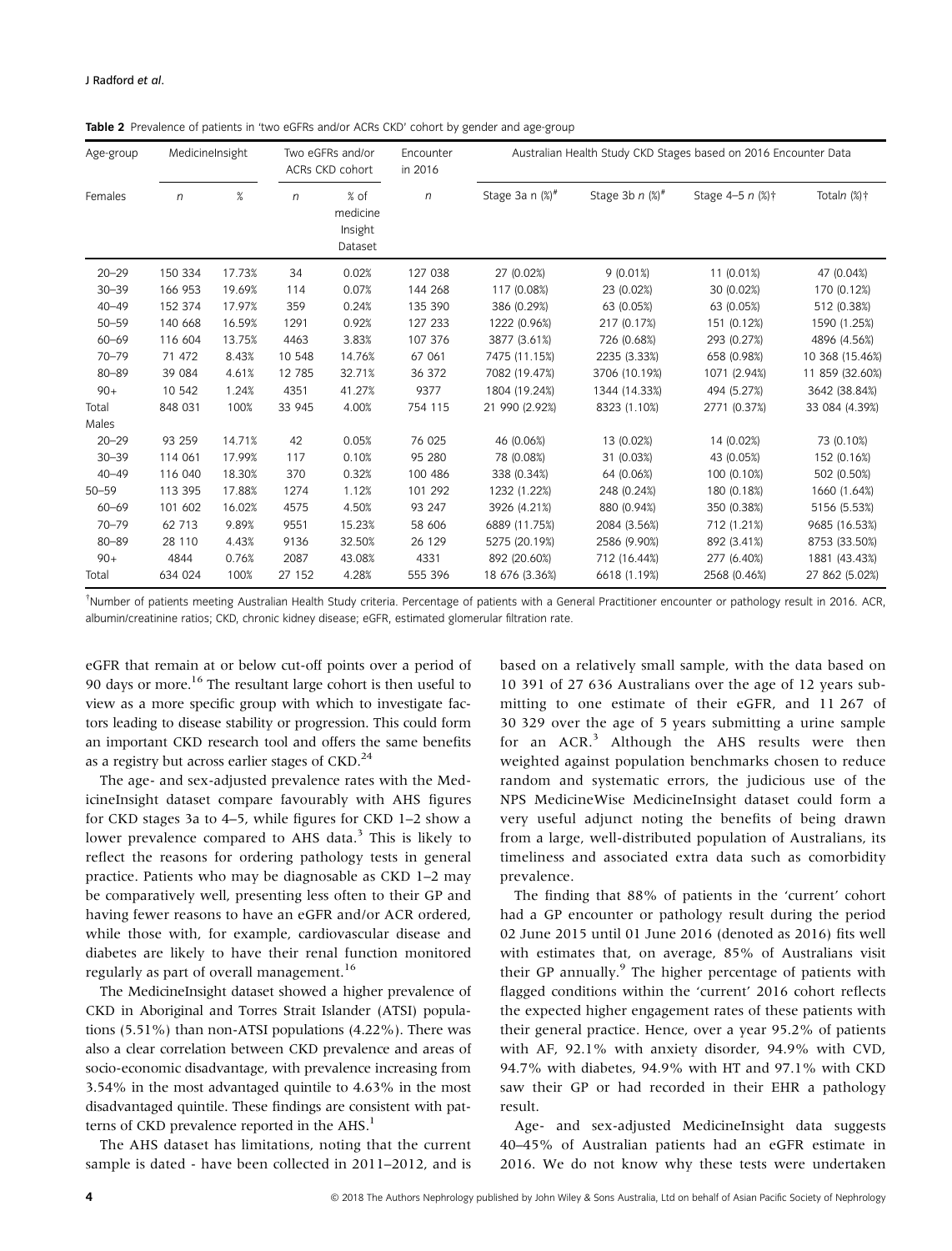

Fig. 1 Flow Chart of patient inclusions and exclusions.

but, appropriately, patients with a diagnosis of CKD had an eGFR at an annual rate of 87.3%, those with diabetes 67.7%, with CVD 58.8%, HT 58.4%, and AF 57.5%. Those with anxiety disorder, as an example of a disorder not noted as a CKD comorbidity, were only a little above the 40–45% rate at 49.6%. This suggests GP and their patients were aware of a need to check renal function in the face of known CKD or comorbidities of highest risk for the development, or progression of CKD.

The comorbidities of CKD patients managed by GP may be concordant conditions overlapping in pathophysiology and treatment goals such as HT and diabetes, or discordant with opposing management plans that may exacerbate CKD, such as arthritis and the use of non-steroidal antiinflammatory drugs.<sup>25</sup> Further exploration of this dataset to investigate the use of medications in the management of concordant and non-concordant conditions is planned.

The NPS MedicineWise MedicineInsight dataset also has inherent limitations relating to its reliance on complete and

accurate recording of data by GP, and the use of 'condition flags'. These limitations were partly illustrated by the finding that less than 25% of the patient with potentially diagnosable CKD had CKD documented as a 'condition flag' in their EHR. Comorbidities were recorded based on 'condition flags' provided by MedicineInsight, using an algorithm that analyses coded and free-text patient information; this algorithm has not been validated. Other limitations were the absence of 'condition flags' for haematuria, previous acute kidney injury, glomerulonephritis, or current renal replacement therapy, all factors of interest in describing the Australian population's CKD epidemiology.

Despite its limitations, the NPS MedicineWise MedicineInsight dataset could meet the call by researchers for the use of aggregated EHR data to evaluate primary care interventions, $26$  while contributing to data-linkage studies that inform community-based needs assessment<sup>27</sup> and to drug post-marketing sentinel systems.<sup>28</sup> In the area of Australian patients with CKD, it is likely to provide a more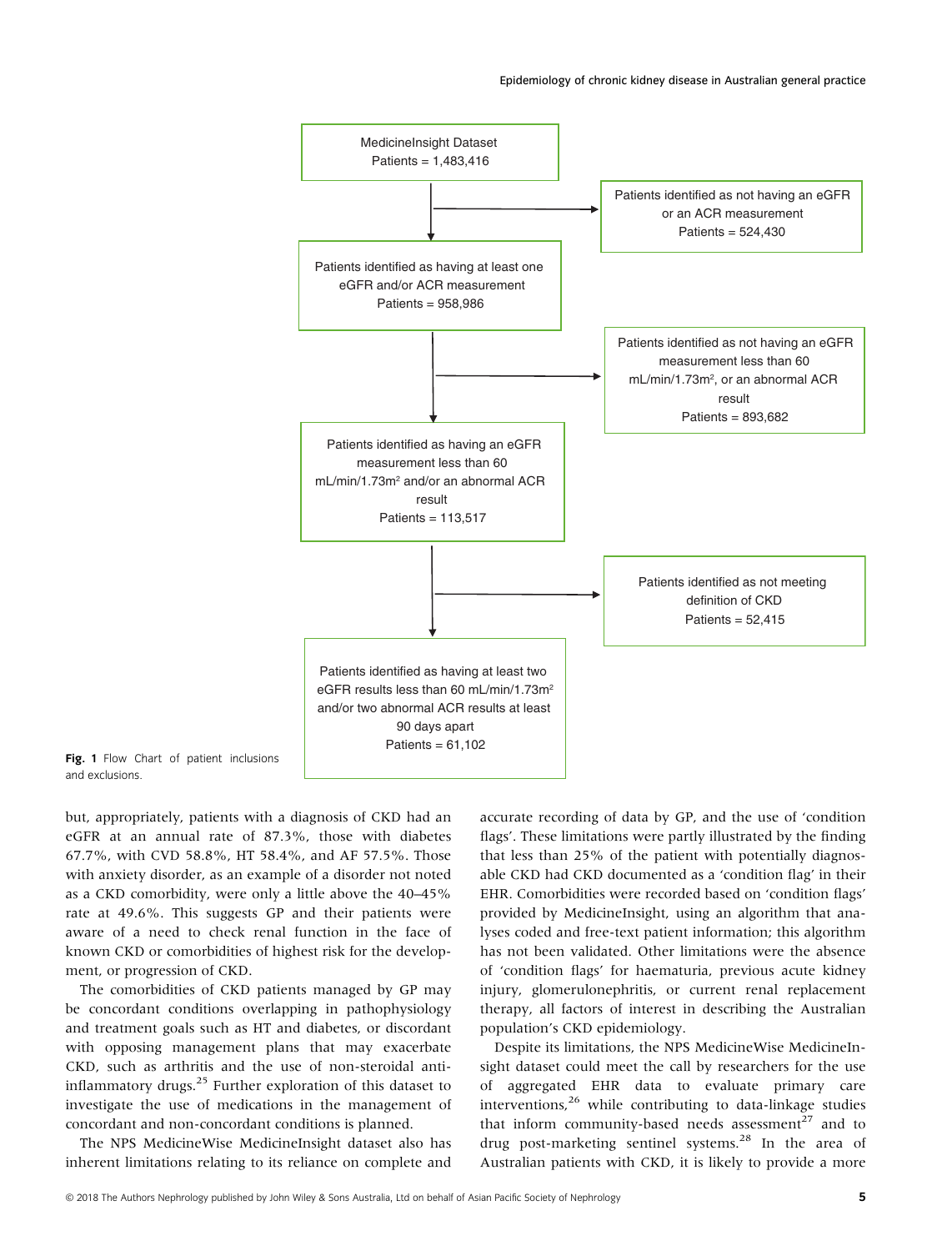|                                                                                                         | Medicinelnsight<br>data                                           | Two eGFRs and/or two ACRs CKD cohort               |                                                  | Patients who had an eGFR in 2016                        |                                     | Had an eGFR < 60 mL/min per 1.73 $m^2$<br>in 2016   |                                    | Had an eGFR < 60 mL/min per 1.73 $m^2$<br>in 2016                       |                                      |
|---------------------------------------------------------------------------------------------------------|-------------------------------------------------------------------|----------------------------------------------------|--------------------------------------------------|---------------------------------------------------------|-------------------------------------|-----------------------------------------------------|------------------------------------|-------------------------------------------------------------------------|--------------------------------------|
|                                                                                                         | Current patients<br>in 2016 <sup>a</sup> (% of<br>category total) | n <sup>b</sup> (% of current patients<br>in 2016*) | sex-adjusted<br>Prevalence<br>$(95%$ CI)<br>Age- | " (% of current patients<br>in 2016*)<br>$\overline{a}$ | adjusted %<br>Age-sex<br>$(95%$ CI) | of current patients<br>in 2016*<br>ž<br>$\vec{a}^*$ | sex-adjusted<br>% (95% CI)<br>Age- | (% of patients who had<br>an eGFR in 2016 <sup>#</sup> )<br>$\vec{a}^*$ | adjusted %<br>Age-sex-<br>$(95%$ CI) |
| n                                                                                                       | 1309 511                                                          | 59 309                                             |                                                  | 597 332                                                 |                                     | 63 053                                              |                                    | 63 053                                                                  |                                      |
| State                                                                                                   | (88.22%)                                                          | $(59 309/1309511 = 4.53%)$                         |                                                  | $332/1309511 = 45.61\%$<br>[597                         |                                     | 4.82%<br>$\parallel$<br>(63 053/1309511             |                                    | $(63$ 053/597332 = 10.56%                                               |                                      |
| <b>NSW</b>                                                                                              | 374 969                                                           | 16 149 (4.31%)                                     | 3.65%                                            | 173 670 (46.32%)                                        | 44.35%                              | 17 355 (4.63%)                                      | 3.94%                              | 17 355 (9.99%)                                                          | 6.20%                                |
|                                                                                                         | (88.62%)                                                          |                                                    | $(3.30 - 3.99)$                                  |                                                         | 43.29-45.41)                        |                                                     | $(3.58 - 4.31)$                    |                                                                         | $(5.81 - 6.58)$                      |
| $\leq$                                                                                                  | 331716                                                            | 15 343 (4.63%)                                     | 4.68%                                            | 143 872 (43.37%)                                        | 43.38%                              | 16 341 (4.93%)                                      | 5.03%                              | 16 341 (11.36%)                                                         | 7.58%                                |
|                                                                                                         | $(88.30\%)$                                                       |                                                    | $(4.27 - 5.09)$                                  |                                                         | $(42.35 - 44.42)$                   |                                                     | $(4.57 - 5.43)$                    |                                                                         | $(7.16 - 8.01)$                      |
| QLD                                                                                                     | 238 418                                                           | 62014.07%                                          | 3.65%                                            | 118 150 (49.56%)                                        | 47.03%                              | 10 397 (4.36%)                                      | 3.91%                              | 10 397 (8.8%)                                                           | 5.83%                                |
|                                                                                                         | (87.68%)                                                          |                                                    | $29 - 4.00$<br>ഇ                                 |                                                         | $(45.97 - 48.10)$                   |                                                     | $(3.54 - 4.27)$                    |                                                                         | $(5.44 - 6.21)$                      |
| $\mathbb{W}^{\mathbb{A}}$                                                                               | 175 232                                                           | 7292 (4.16%)                                       | 3.87%                                            | 72 079 (41.13%                                          | 39.44%                              | 7768 (4.43%)                                        | 4.11%                              | 7768 (10.78%)                                                           | 6.93%                                |
|                                                                                                         | (87.29%)                                                          |                                                    | $(3.50 - 4.24)$                                  |                                                         | $(38.41 - 40.47)$                   |                                                     | $(3.72 - 4.48)$                    |                                                                         | $(6.52 - 7.33)$                      |
| TAS                                                                                                     | 99 737 (92.46%)                                                   | 6440 (6.46%)                                       | 4.93%                                            | 48 324 (48.45%)                                         | 43.59%                              | 6454 (6.47%)                                        | 4.94%                              | 6454 (13.36%)                                                           | 7.46%                                |
|                                                                                                         |                                                                   |                                                    | $(4.56 - 5.30)$                                  |                                                         | $(42.54 - 44.65)$                   |                                                     | $(4.56 - 5.31)$                    |                                                                         | $(7.03 - 7.89)$                      |
| $\mathfrak{S}% _{T}=\mathfrak{S}_{T}\!\left( a,b\right) ,\ \mathfrak{S}_{T}=C_{T}\!\left( a,b\right) ,$ | 45 899 (90.24%)                                                   | 3209 (6.99%)                                       | 4.66%                                            | 22 493 (49.01%)                                         | 43.67%                              | 3359 (7.32%)                                        | 4.95%                              | 3359 (14.93%)                                                           | 7.58%                                |
|                                                                                                         |                                                                   |                                                    | $(4.32 - 5.00)$                                  |                                                         | $(42.59 - 44.75)$                   |                                                     | $(4.59 - 5.31)$                    |                                                                         | $(7.16 - 7.99)$                      |
| ACT                                                                                                     | 21 084 (86.23%)                                                   | 520 (2.47%)                                        | 3.25%                                            | 9318 (44.19%)                                           | 45.78%                              | 630 (2.99%)                                         | 3.91%                              | 630 (6.76%)                                                             | 5.99%                                |
|                                                                                                         |                                                                   |                                                    | $84 - 3.65$<br>$\overline{\mathcal{O}}$          |                                                         | $(44.70 - 46.86)$                   |                                                     | $(3.46 - 4.35)$                    |                                                                         | $[5.56 - 6.43]$                      |
| $\overline{z}$                                                                                          | 18 247 (81.53%)                                                   | 518 (2.84%)                                        | 3.55%                                            | 7787 (42.68%)                                           | 41.83%                              | 596 (3.27%)                                         | 4.03%                              | 596 (7.65%)                                                             | 7.27%                                |
|                                                                                                         |                                                                   |                                                    | $(12 - 3.98)$<br>ି.                              |                                                         | $(40.76 - 42.91)$                   |                                                     | $(3.57 - 4.48)$                    |                                                                         | $(6.78 - 7.76)$                      |
| Rurality                                                                                                |                                                                   |                                                    |                                                  |                                                         |                                     |                                                     |                                    |                                                                         |                                      |
| Major Cities                                                                                            | 837 669                                                           | 35 256 (4.21%)                                     | $3.80\%$                                         | 379 576 (45.31%)                                        | 44.02%                              | 37 928 (4.53%)                                      | 4.11%                              | 37 928 (9.99%)                                                          | 6.35%                                |
|                                                                                                         | $(88.00\%)$                                                       |                                                    | $44 - 4.16$<br>$\overline{\omega}$               |                                                         | $(42.97 - 45.07)$                   |                                                     | $(3.73 - 4.49)$                    |                                                                         | $(5.96 - 6.74)$                      |
| Inner                                                                                                   | 301 810                                                           | 15 486 (5.13%)                                     | 4.41%                                            | 138 712 (45.96%)                                        | 43.19%                              | 16 153 (5.35%)                                      | 4.59%                              | 16 153 (11.64%)                                                         | 7.12%                                |
| Regional                                                                                                | (89.64%)                                                          |                                                    | $(4.03 - 4.78)$                                  |                                                         | $(42.15 - 44.23)$                   |                                                     | $(4.21 - 4.97)$                    |                                                                         | $(6.71 - 7.54)$                      |
| Outer                                                                                                   | 140 158                                                           | 7506 (5.36%)                                       | 4.76%                                            | 66 301 (47.3%                                           | 44.58%                              | 7810 (5.57%)                                        | 4.93%                              | 7810 (11.78%)                                                           | 7.74%                                |
| Regional                                                                                                | (88.29%)                                                          |                                                    | $(4.36 - 5.15)$                                  |                                                         | $(43.53 - 45.64)$                   |                                                     | $(4.53 - 5.34)$                    |                                                                         | $(7.29 - 8.18)$                      |
| Remote                                                                                                  | 246 (86.49%)<br>$\overline{21}$                                   | 765 (3.60%)                                        | 4.23%                                            | 9062 (42.65%)                                           | 41.95%                              | 825 (3.88%)                                         | 4.47%                              | 825 (9.10%)                                                             | 7.13%                                |
|                                                                                                         |                                                                   |                                                    | $80 - 4.65$<br>$\overline{\omega}$               |                                                         | $(40.89 - 43.01)$                   |                                                     | $(4.03 - 4.91)$                    |                                                                         | $(6.68 - 7.59)$                      |
| SEIFA quintile                                                                                          |                                                                   |                                                    |                                                  |                                                         |                                     |                                                     |                                    |                                                                         |                                      |
|                                                                                                         | 219 513                                                           | 12 766 (5.82%)                                     | 4.63%                                            | 104 259 (47.50%                                         | 44.35%                              | 3 430 (6.12%)                                       | 4.89%                              | 13 430 (12.88%)                                                         | 7.54%                                |
|                                                                                                         | (89.59%)                                                          |                                                    | $(4.26 - 4.99)$                                  |                                                         | $(43.30 - 45.41)$                   |                                                     | $(4.50 - 5.27)$                    |                                                                         | $(7.124 - 7.96)$                     |
| $\sim$                                                                                                  | 201 115                                                           | 10 143 (5.04%)                                     | 4.37%                                            | 95 788 (47.63%)                                         | 45.23%                              | 10 593 (5.27%)                                      | 4.56%                              | 10 593 (11.06%)                                                         | 6.98%                                |
|                                                                                                         | (88.57%)                                                          |                                                    | $(3.99 - 4.74)$                                  |                                                         | $(44.19 - 46.29)$                   |                                                     | $(4.18 - 4.95)$                    |                                                                         | $(6.57 - 7.39)$                      |
| $\infty$                                                                                                | 260 745                                                           | 12 389 (4.75%)                                     | 4.02%                                            | 117 094 (44.91%)                                        | 42.60%                              | 13 172 (5.05%)                                      | 4.29%                              | 13 172 (11.25%)                                                         | 6.89%                                |
|                                                                                                         | (88.40%)                                                          |                                                    | $66 - 4.38$<br>$\overline{\omega}$               |                                                         | $(41.55 - 43.65)$                   |                                                     | $(3.91 - 4.69)$                    |                                                                         | $(6.48 - 7.29)$                      |
| 4                                                                                                       | 263761                                                            | 10 295 (3.9%)                                      | 3.99%                                            | 120 516 (45.69%)                                        | 44.87%                              | 11 066 (4.20%)                                      | 4.27%                              | 11 066 (9.18%)                                                          | 6.44%                                |
|                                                                                                         | (87.92%)                                                          |                                                    | $60 - 4.38$<br>ற்                                |                                                         | $(43.83 - 45.92)$                   |                                                     | $(3.87 - 4.68)$                    |                                                                         | $(6.03 - 6.83)$                      |
| LN,                                                                                                     | 353 541                                                           | 13 370 (3.78%)                                     | 3.54%                                            | 155 088 (43.87%)                                        | 42.98%                              | 14 405 (4.07%)                                      | 3.84%                              | 14 405 (9.29%)                                                          | 5.97%                                |
|                                                                                                         | (87.89%)                                                          |                                                    | $(3.18 - 3.89)$                                  |                                                         | $(41.93 - 44.03)$                   |                                                     | $(3.47 - 4.21)$                    |                                                                         | $(5.59 - 6.35)$                      |

6 © 2018 The Authors Nephrology published by John Wiley & Sons Australia, Ltd on behalf of Asian Pacific Society of Nephrology

Table 3 Unadjusted and age/sex-adjusted percentages

Table 3 Unadjusted and age/sex-adjusted percentages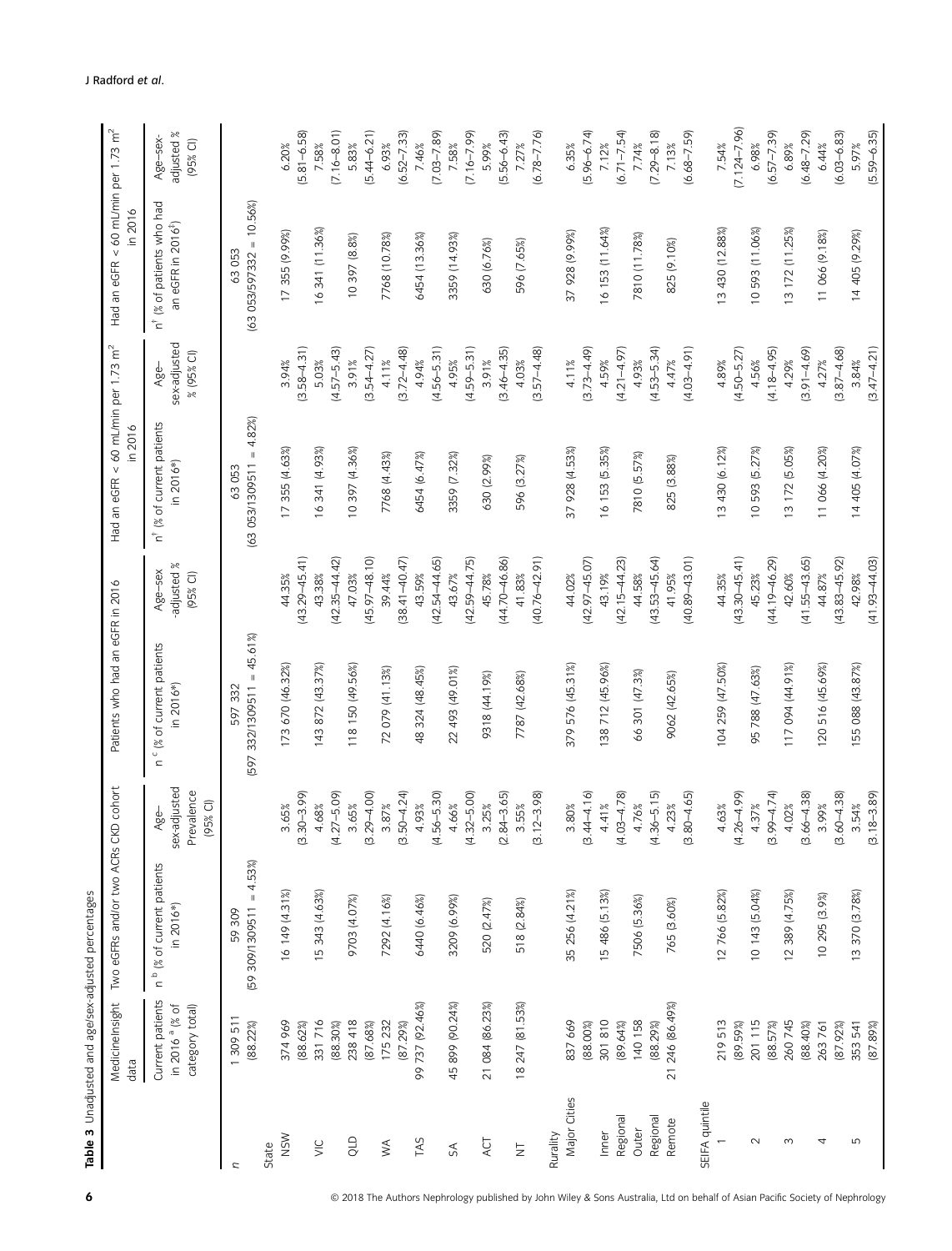| Table 3 (Continued)       |                                                                   |                                                    |                                                |                                                    |                                   |                                                    |                                    |                                                                         |                                     |
|---------------------------|-------------------------------------------------------------------|----------------------------------------------------|------------------------------------------------|----------------------------------------------------|-----------------------------------|----------------------------------------------------|------------------------------------|-------------------------------------------------------------------------|-------------------------------------|
|                           | Medicinelnsight<br>data                                           | Two eGFRs and/or two ACRs CK                       | D cohort                                       | Patients who had an eGFR in 2016                   |                                   | Had an eGFR < 60 mL/min per 1.73 $m^2$<br>in 2016  |                                    | Had an eGFR < 60 mL/min per 1.73 m <sup>2</sup><br>in 2016              |                                     |
|                           | Current patients<br>in 2016 <sup>a</sup> (% of<br>category total) | n <sup>b</sup> % of current patients<br>in 2016*)  | sex-adjusted<br>Prevalence<br>(95% CI)<br>Age- | n ° (% of current patients<br>in 2016*)            | adjusted %<br>Age-sex<br>(95% C)  | n <sup>†</sup> (% of current patients<br>n 2016*)  | sex-adjusted<br>% (95% CI)<br>Age- | (% of patients who had<br>an eGFR in 2016 <sup>#</sup> )<br>$\vec{a}^+$ | adjusted %<br>Age-sex-<br>(95% CI)  |
| Indigenous Status<br>ATSI | 21 110 (88.20%)                                                   | 612 (2.90%)                                        | 5.51%                                          | 9153 (43.36%)                                      | 46.67%                            | 632 (2.99%)                                        | 5.52%                              | 632 (6.90%)                                                             | 8.99%                               |
| Non-ATSI                  | 916 086                                                           | 44 238 (4.83%)                                     | $(4.84 - 6.18)$<br>4.22%                       | 431 361 (47.09%)                                   | $(45.52 - 47.82)$<br>45.01%       | 46 575 (5.08%)                                     | $(4.85 - 6.18)$<br>4.45%           | 46 575 (10.80%)                                                         | $(8.33 - 9.66)$<br>6.75%            |
| Missing                   | 372 315<br>(89.71%)                                               | 14 459 (3.88%)                                     | $(3.85 - 4.59)$<br>3.57%                       | 156 818 (42.12%)                                   | $(43.96 - 46.06)$<br>40.75%       | 15 846 (4.26%)                                     | $(4.07 - 4.84)$<br>3.93%           | 15 846 (10.10%)                                                         | $(6.34 - 7.15)$<br>6.48%            |
|                           | (86.20%)                                                          |                                                    | $(3.21 - 3.93)$                                |                                                    | $(39.72 - 41.79)$                 |                                                    | $(3.55 - 4.30)$                    |                                                                         | $(6.09 - 6.88)$                     |
|                           | category total)<br>2016 <sup>a</sup> (% of<br>Current pin         | n <sup>b</sup> (% of current Patients<br>in 2016*) | prevalence<br>adjusted<br>Age-                 | patients in 2016*)<br>n <sup>c</sup> (% of current | adjusted %<br>Age-sex<br>(95% C1) | patients in 2016*)<br>n <sup>†</sup> (% of current | adjusted %<br>Age-sex<br>(95% CI)  | n <sup>†</sup> (% of patients who had<br>an eGFR in 2016 <sup>#</sup> ) | adjusted %<br>Age-sex<br>$(95%$ CI) |
|                           |                                                                   |                                                    | (95% CI)                                       |                                                    |                                   |                                                    |                                    |                                                                         |                                     |
| Patients with             | $\overline{\phantom{a}}$                                          | Unadjusted %                                       | Prevalence                                     | Unadjusted %                                       | Percentage                        | Unadjusted %                                       | Percentage                         | Unadjusted %                                                            | Percentage                          |
|                           |                                                                   |                                                    | Patients with<br>CKD in<br>ð                   |                                                    | with who<br>of patients           |                                                    | with who<br>of patients            |                                                                         | with who<br>of patients             |
|                           |                                                                   |                                                    | Ì                                              |                                                    | had an eGFR                       |                                                    | had an eGFR                        |                                                                         | nad an eGFR                         |
|                           |                                                                   |                                                    |                                                |                                                    |                                   |                                                    | less than 60                       |                                                                         | ess than 60                         |
|                           | Atrial fibrillation 29 969 (95.23%)                               | 9137 (30.49%)                                      | $(6.84 - 8.34)$<br>7.59%                       | 23 062 (76.95%)                                    | $[52.49 - 62.50]$<br>57.49%       | 8865 (29.58%)                                      | $(6.91 - 8.52)$<br>7.71%           | 8865 (38.44%)                                                           | $(9.06 - 11.64)$<br>10.35%          |
| No AF                     |                                                                   |                                                    | 3.81%                                          |                                                    | 43.57%                            |                                                    | 4.11%                              |                                                                         | 6.49%                               |
|                           |                                                                   |                                                    | $(3.44 - 4.19)$                                |                                                    | $(42.52 - 44.61)$                 |                                                    | $(3.72 - 4.50)$                    |                                                                         | $(6.09 - 6.90)$                     |
| Anxiety                   | 177 380                                                           | 7818 (4.41%)                                       | 4.67%                                          | 89 156 (50.26%)                                    | 49.62%                            | 7785 (4.39%)                                       | 4.66%                              | 7785 (8.73%)                                                            | 6.58%                               |
| No anxiety                | (92.16%)<br>$\mathbf{I}$                                          | $\overline{1}$                                     | $22 - 5.12$<br>3.98%<br>$\vec{a}$              | $\overline{1}$                                     | $(48.51 - 50.72)$<br>42.92%       | $\mathsf I$                                        | $(4.21 - 5.12)$<br>4.28%           | $\overline{1}$                                                          | $(6.14 - 7.03)$<br>6.72%            |
|                           |                                                                   |                                                    | $(3.61 - 4.33)$                                |                                                    | $(41.88 - 43.96)$                 |                                                    | $(3.90 - 4.65)$                    |                                                                         | $(6.32 - 7.12)$                     |
| <b>S</b>                  | 93 314 (94.92%)                                                   | 23 370 (25.04%)                                    | $(6.93 - 8.94)$<br>7.95%                       | 70 117 (75.14%)                                    | $(54.59 - 63.05)$<br>58.82%       | 22 790 (24.42%)                                    | 7.71%                              | 22 790 (32.50%)                                                         | $(9.19 - 12.01)$<br>10.61%          |
| No CVD                    | $\overline{\phantom{a}}$                                          | $\mathbf I$                                        | 3.33%                                          | $\mathsf I$                                        | 42.86%                            | $\overline{\phantom{a}}$                           | $(6.87 - 8.55)$<br>3.70%           | $\mathbf{I}$                                                            | 6.06%                               |
|                           |                                                                   |                                                    | $(2.95 - 3.72)$                                |                                                    | $(41.81 - 43.92)$                 |                                                    | $(3.29 - 4.10)$                    |                                                                         | $(5.64 - 6.48)$                     |
| Diabetes                  | 109 036<br>(94.73%)                                               | 18 667 (17.12%)                                    | $(7.19 - 8.11)$<br>7.65%                       | 83 564 (76.64%)                                    | $(65.77 - 69.57)$<br>67.67%       | 18 627 (17.08%)                                    | $(7.24 - 8.18)$<br>7.71%           | 18 627 (22.29%)                                                         | $(9.19 - 10.41)$<br>9.80%           |
| No Diabetes               | $\mathbb{I}$                                                      |                                                    | 3.40%                                          |                                                    | 42.09%                            |                                                    | 3.72%                              |                                                                         | 6.03%                               |
|                           |                                                                   |                                                    | $(3.04 - 3.76)$                                |                                                    | $(41.05 - 43.14)$                 |                                                    | $(3.34 - 4.10)$                    |                                                                         | $(5.63 - 6.42)$                     |
| Hypertension              | 315 555                                                           | 46 566 (14.76%)                                    | 6.24%                                          | 215 781 (68.38%)                                   | 58.35%                            | 47 325 (15.00%)                                    | 6.41%                              | 47 325 (21.93%)                                                         | 9.31%                               |
|                           | (94.88%)                                                          |                                                    | $(5.52 - 6.96)$                                |                                                    | $[55.53 - 61.16]$                 |                                                    | $(5.69 - 7.12)$                    |                                                                         | $(8.13 - 10.48)$                    |
| $\frac{1}{2}$             |                                                                   |                                                    | 2.18%                                          |                                                    | 39.99%                            |                                                    | 2.60%                              |                                                                         | 4.74%                               |
| Hypertension              |                                                                   |                                                    | $(1.78 - 2.58)$                                |                                                    | $(38.89 - 41.09)$                 |                                                    | $(2.17 - 3.03)$                    |                                                                         | $(4.29 - 5.19)$                     |

© 2018 The Authors Nephrology published by John Wiley & Sons Australia, Ltd on behalf of Asian Pacific Society of Nephrology 7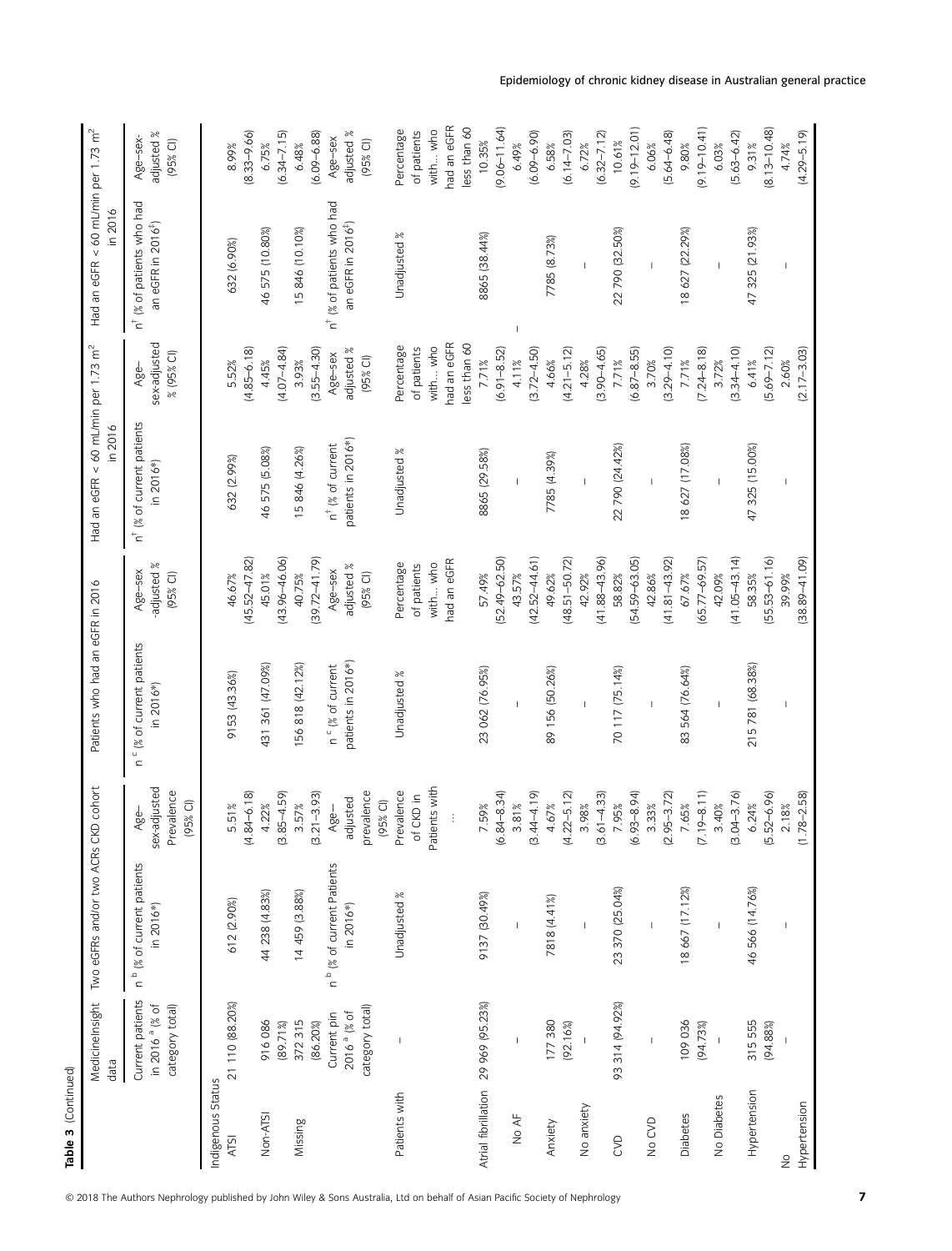| Table 3 (Continued) |                                              |                                                          |                                                |                                         |                                      |                                        |                                    |                                                                                                            |                                      |
|---------------------|----------------------------------------------|----------------------------------------------------------|------------------------------------------------|-----------------------------------------|--------------------------------------|----------------------------------------|------------------------------------|------------------------------------------------------------------------------------------------------------|--------------------------------------|
|                     | data                                         | Medicinelnsight Two eGFRs and/or two ACRs CKD cohort     |                                                | Patients who had an eGFR in 2016        |                                      | in 2016                                |                                    | Had an eGFR < 60 mL/min per 1.73 m <sup>2</sup> Had an eGFR < 60 mL/min per 1.73 m <sup>2</sup><br>in 2016 |                                      |
|                     | in 2016 <sup>a</sup> (% of<br>ategory total) | Jurnent patients n º (% of current patients<br>in 2016*) | sex-adjusted<br>Prevalence<br>(95% CI)<br>Age- | n " (% of current patients<br>in 2016*) | Age-sex<br>-adjusted %<br>$(95%$ CI) | n" (% of current patients<br>in 2016*) | sex-adjusted<br>% (95% CI)<br>Age- | n <sup>T</sup> (% of patients who had<br>an eGFR in 2016 <sup>*</sup> )                                    | adjusted %<br>Age-sex-<br>$(95%$ CI) |
| CKD                 | 59 309 (97.07%)                              | J                                                        | ı                                              | 52 996 (89.36%)                         | $(82.19 - 92.33)$<br>87.26%          | 45 231 (76.26%)                        | $(65.38 - 78.04)$<br>71.71%        | 45 231 (85.35%)                                                                                            | $(76.99 - 87.3$<br>82.15%            |

Patients who had an eGFR measurement during 2016 (02 June 2015 to 01 June 2016). <sup>\$</sup>Patients in the 'Two eGFRs and/or Two ACRs CKD cohort' who had a GP encounter or a pathology result during 2016 Age-sex adjustment of raw prevalence rates, and their 95% confidence intervals, were completed using the "Age-standardization – direct method" described by Boyle and Martin. The reference population ior age–sex standardization was from the Australian Demographic Statistics (June 2016) report by the Australian Bureau of Statistics. \*Patients were determined as 'current' and included in this analysis if they for age–sex standardization was from the Australian Demographic Statistics (June 2016) report by the Australian Bureau of Statistics. \*Patients were determined as 'current' and included in this analysis if they had a GP encounter or pathology measurement during 2016 (02 June 2015 to 01 June 2016). "Patients who had an eGFR measurement <60 mL/min per 1.73 m<sup>2</sup> during 2016 (02 June 2016). "Patients who had an eGFR measurement <60 m Age–sex adjustment of raw prevalence rates, and their 95% confidence intervals, were completed using the "Age-standardization – direct method" described by Boyle and Martin. The reference population had a GP encounter or pathology measurement during 2016 (02 June 2015 to 01 June 2016). "Patients who had an eGFR measurement <60 mL/min per 1.73 m<sup>2</sup> during 2015 (02 June 2016).<br><sup>Ap</sup>atients who had an eGFR measurement dur 02 June 2015 to 01 June 2016). ACR, albumin/creatinine ratios; CI, confidence interval; CKD, chronic kidney disease; eGFR, estimated glomerular filtration rate. (02 June 2015 to 01 June 2016). ACR, albumin/creatinine ratios; CI, confidence interval; CKD, chronic kidney disease; eGFR, estimated glomerular filtration rate.

42.63%

(41.58–43.68)

 $(41.58 - 43.68)$ 

No CKD – –– – 42.63%

 $\overline{1}$ 

 $\overline{1}$ 

**VO CKD** 

– 1.53%

 $\overline{1}$ 

(1.26–1.81)

 $(1.26 - 1.81)$ 1.53%

(76.99–87.31)

76.99-87.31

– 2.65%

2.65%

(2.34–2.97)

 $2.34 - 2.97$ 



Fig. 2 Venn diagram of chronic kidney disease and key comorbidities.

valid source of information for pre-dialysis patients than current registries. $24$  The relatively large group of patients comprising those with CKD stages 1–3 disease, as is compatible with guideline care, are managed by their general practice team.16 It is likely the analysis of this dataset will assist the specialty of general practice to optimize the prevention of CKD and care of patients with CKD.

### **REFERENCES**

- 1. Hill NR, Fatoba ST, Oke JL et al. Global prevalence of chronic kidney disease – A systematic review and meta-analysis. PLoS One 2016; 11: e0158765.
- 2. Fraser SDS, Roderick PJ, May CR et al. The burden of comorbidity in people with chronic kidney disease stage 3: A cohort study. BMC Nephrol. 2015; 16: 193.
- 3. Australian Bureau of Statistics. Australian Health Survey: Biomedical Results for Chronic Diseases, 2011-12-Australia Canberra 2013. [Cited 26 Aug 2018.] Available from URL: [http://www.abs.gov.au/ausstats/](http://www.abs.gov.au/ausstats/abs@.nsf/Lookup/4364.0.55.005Chapter4002011-12) [abs@.nsf/Lookup/4364.0.55.005Chapter4002011-12](http://www.abs.gov.au/ausstats/abs@.nsf/Lookup/4364.0.55.005Chapter4002011-12)
- 4. Australian Bureau of Statistics. National Health Survey: First Results, 2014–15. Kidney disease. Canberra: Australian Bureau of Statistics, 2015 Available from URL: [http://www.abs.gov.au/ausstats/abs@.](http://www.abs.gov.au/ausstats/abs@.nsf/Lookup/by%20Subject/4364.0.55.001~2014-15~Main%20Features~Kidney%20disease~15) [nsf/Lookup/by%20Subject/4364.0.55.001~2014-15~Main%](http://www.abs.gov.au/ausstats/abs@.nsf/Lookup/by%20Subject/4364.0.55.001~2014-15~Main%20Features~Kidney%20disease~15) [20Features~Kidney%20disease~15](http://www.abs.gov.au/ausstats/abs@.nsf/Lookup/by%20Subject/4364.0.55.001~2014-15~Main%20Features~Kidney%20disease~15).
- 5. Stewart J, Sanson-Fisher R, Eades S. Aboriginal and Torres Strait islander health: Accuracy of patient self-report of screening for